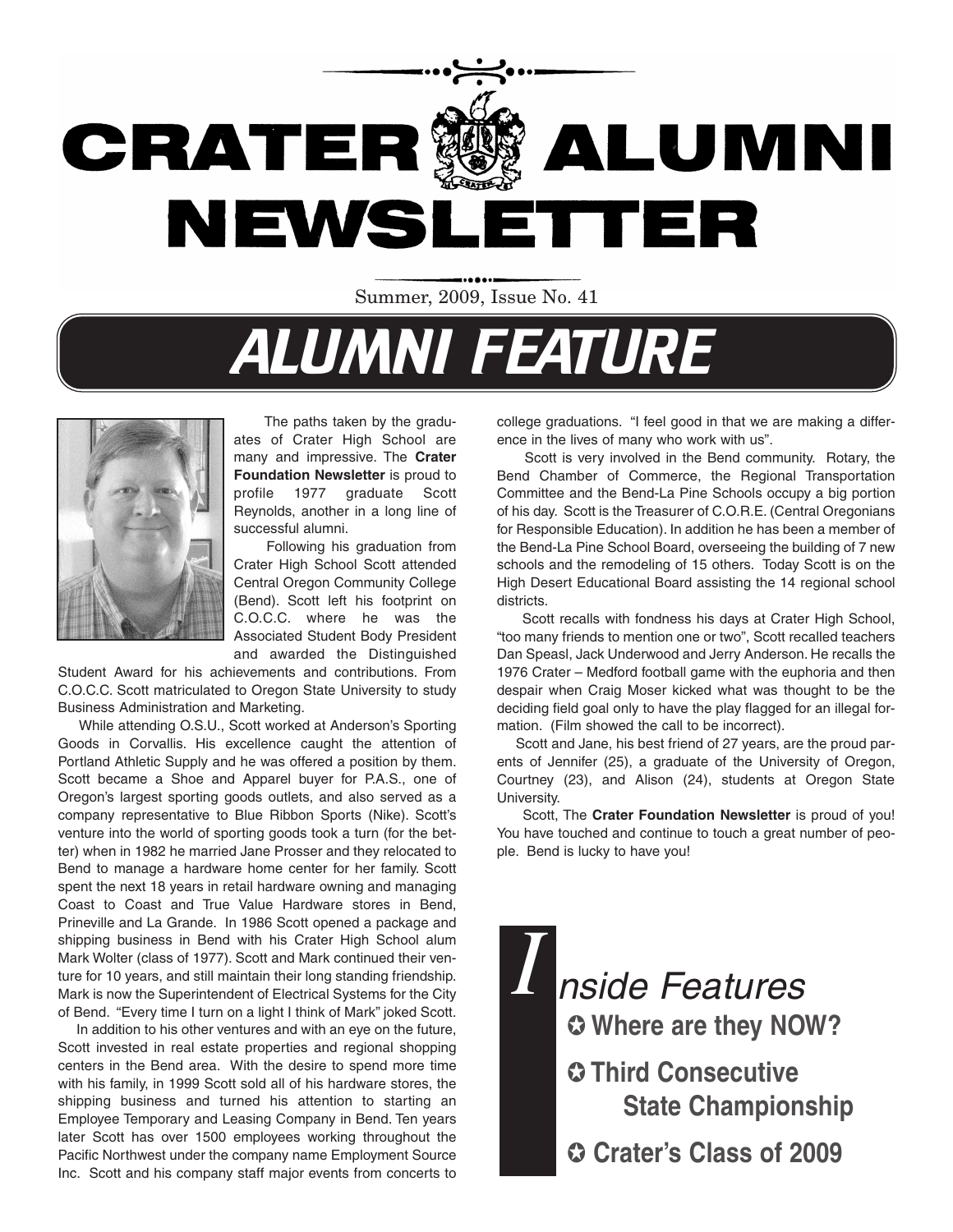## WHERE are NOW? they

#### **1952 – 1959**

**DICK PURDY (54) –** lives in Livingston, Texas with his wife, Ginger. Dick retired in 2003, sold their home in Hailey, Idaho and became full time RV'ers. They now spend winters in Arizona and home is where they park their 5th wheel. They have 3 children and 9 grandchildren

**LAUREL HIGINBOTHAM ANDERSON (55) –** lives in Clarkdale, Arizona where they are now retired. Laurel was a registered nurse and worked as a medical supervisor for district 17 school co-op for medically fragile children. Her husband was employed with Boeing on a minute-man basis and later became a school district business manager. They love to travel, garden and camp. They have 3 children, 2 grandchildren and 3 great-grandchildren.

**RUTH WHITE BARD (59) –** lives in Portland, Oregon with her husband, Gary. Ruth is semi-retired and teaches piano. She is also very involved in her church promoting missions to children and in the leadership of children's ministries. They love to travel and spend time with their grandchildren. They have 3 children and 8 grandchildren.

#### **1960 – 1969**

**JON MOOSTER (63) –** lives in Medford, Oregon where he's been since graduating from Southern Oregon University in 1973. Jon started teaching following his graduation and retired in 2002. He coached various sports, refereed and was very active with the teachers union. Jon has a daughter, Jana who lives in Boston. He enjoys traveling, golf, wine tasting, hiking and gardening.

**BOB BUTCHER (63) –** lives in Longmont, Colorado with his wife the former Judy Wilson. Bob attended Oregon Technical Institute graduating with an electronic technician degree and moved to New Mexico where he began work for Los Alamos National Lab. They were there for the next 17 years raising three sons. They next moved to Santa Clara, California where Bob worked for an Excimer Laser company. Judy went to school and received a degree in Lithography and Graphic Arts. They then moved to Longmont, Colorado, and to Tucson, Arizona where Bob worked for a Solar Energy company and Judy worked at Raytheon Missile Systems. In 2007 they moved back to Colorado. In addition to their three sons, they have six grandchildren all living within 15 miles of them.

**GEORGIA BRITTSON TODD (67) –** lives in Jacksonville, Oregon with her husband of over 40 years, Don. They have one son, Dustin, one daughter, Marcella, two grandsons, three granddaughters and one great-granddaughter. Georgia loves to travel, read, spend time with horses spend time with family, renovate houses, and spend more time with horses.

**CONNIE LEES SMITH (67) –** lives in Medford, Oregon. Connie works as a customer category manager for Kraft Foods Global where she has worked for over 30 years. She has three grown children and one granddaughter. Connie loves all outdoor activities and loves to travel, especially to Mexico.

#### **1970 – 1979**

**NEIL JENSEN (75) –** lives in Eugene, Oregon with his wife of nearly 30 years, Debbie. They have five children, 4 sons and 1 daughter and five grandchildren. Neil works for Monaco Coach Corporation as the Special Projects Coordinator. He enjoys working on their yard and new home.

**CINDY GOHEEN WILLIS (76) –** lives in Port Orchards, Washington with her husband, Robert. They have one daughter, Aubrey. Cindy works as a County Councilman's Assistant and her husband is an Account Executive for Mechanical Contractor.

**PAMELA WHITE (76)** – lives in Canby, Oregon where for the past six years she has worked for a local Habitat for Humanity. She is also a member of Meridian United Church of Christ in Wilsonville and loves the open fellowship and opportunities for service. Pam received a bachelor's degree in political science and economics and has done graduate work in public policy. She has five children ages 20 to 27, all with college degrees or working toward degrees. She has one granddaughter.

**STEVE SPRADLING (77) –** lives in Central Point with his wife, Theresa. They have three children, Michelle, Allesha and Nicole. Steve works for Boise Cascade where he's been for a number of years. Steve says life in general inspires him and he loves coaching kids and being with his family.

#### **1980 –1989**

**MATT DUSENBERRY (81) – l**ives in Central Point with his wife, Kari and their three children, Luke (14), Holly (12) and Sarah (6). Matt is a civil engineer and works for Farber Surveying. He also owns Whetstone Engineering, a private business. Kari works at Scenic Middle School.

**DUANE PFAFF (82) –** lives in Maple Grove, Minnesota with his wife of 18 years, Jamie. They have 3 children, two daughters ages 15 and 13 and a son age 10.

Duane graduated from Oregon State University in 1986 and lived in Portland until 2003 when a job transfer moved them to Minnesota. He currently works as Controller for the Reinsurance division of ING. In his spare time he enjoys coaching his kids' softball, baseball and basketball teams.

**DENISE DOLAN FLORES (85) -** lives in Vancouver, Washington with her husband, Mike. They have two children, Kristen 13 and Justin 9. Denise spent 19 years working in the banking business but tells us her best career yet is that of being a mom. **STEPHANIE HARRIS SPATH (87) –** lives in Sherwood, Oregon with her husband, Paul and daughters Lindalynn (9) and Serena (5). Stephanie serves as a leader in the Portland West Community Bible Study class and in her daughters' American Heritage Girls troop.

**DAVID EPPERSON (89) –** married this last December, David lives in Medford, Oregon with his wife, Jennifer. David received a degree in history and a master's degree in teaching from the University of Oregon. He is currently a teacher at Scenic Middle School. Jennifer also graduated from University of Oregon and received a teaching degree from Warner Pacific College. She works in real estate with Remax in Medford.

#### **1990 – 1998**

**SUMMER COUCH CISNEROS (91) –** lives in Central Point with her husband, Antonio and their infant son, Noah. She teaches science at Hanby Middle School, which happens to be where she attended junior high. She is currently on maternity leave and is enjoying watching Noah grow and become a busy little guy. **CARRIE HYATT HANSON (92) –** lives in Central Point with her husband, Mark (90). They have two children, a girl and a boy. Carrie works for the West Family Foundation and Mark works for the Medford School District.

**JODI BOHNENKAMP MERRITT (95) –** lives in Central Point with her husband, CJ ('94) and their three boys Will (4) and twins Jake and Case (2). Jodi graduated from Southern Oregon University with a degree in Social Services and Criminal Justice. Today she is the Research Project Analyst PSCC Coordinator for the Community Justice Department for Jackson County. CJ is a truck driver for Van Dyke Trucking. In their free time they love to camp and ride their 4 wheelers.

**SHELLY ADAMS (98) – presently lives in Central Point and works for the Veterans** Affairs at the Domiciliary in White City as an optometrist. Shelly received a degree from George Fox University and a degree in optometry from Pacific University. She did her internship as a Doctor of Optometry in Boston, Massachusetts. With her Doctor of Optometry she is currently working for the Veterans Affairs while exploring other opportunities including the possibility of private practice.

### **NEW - NEW - NEW Web Sites: Crater Foundation and Crater Alumni**

The Crater Foundation web site is taking on a new look, adding new information as well as pictures. We have also developed a Crater Alumni web site and have moved some of the material from the Crater Foundation web site to the Alumni web site. The Alumni site now has a link for class reunions, a link "in memory" for deceased classmates



as well as teachers, teacher features and other addition material. We continue to work on much more and we encourage you to access the sites and enjoy the information. The address to the Crater Foundation web site is:

**craterfoundation.district6.org** and to the Crater Alumni web site is: **crateralumni.district6.org**.

### **Former Crater Student All-American**

Clint Mefford, a 2007 graduate of Crater High, has just been honored as an All-American Livestock Judger at the Houston Livestock Show this spring. Clint is completing his studies at Redlands Junior College in Oklahoma with a 3.5 GPA, and will enter Oklahoma State University this fall.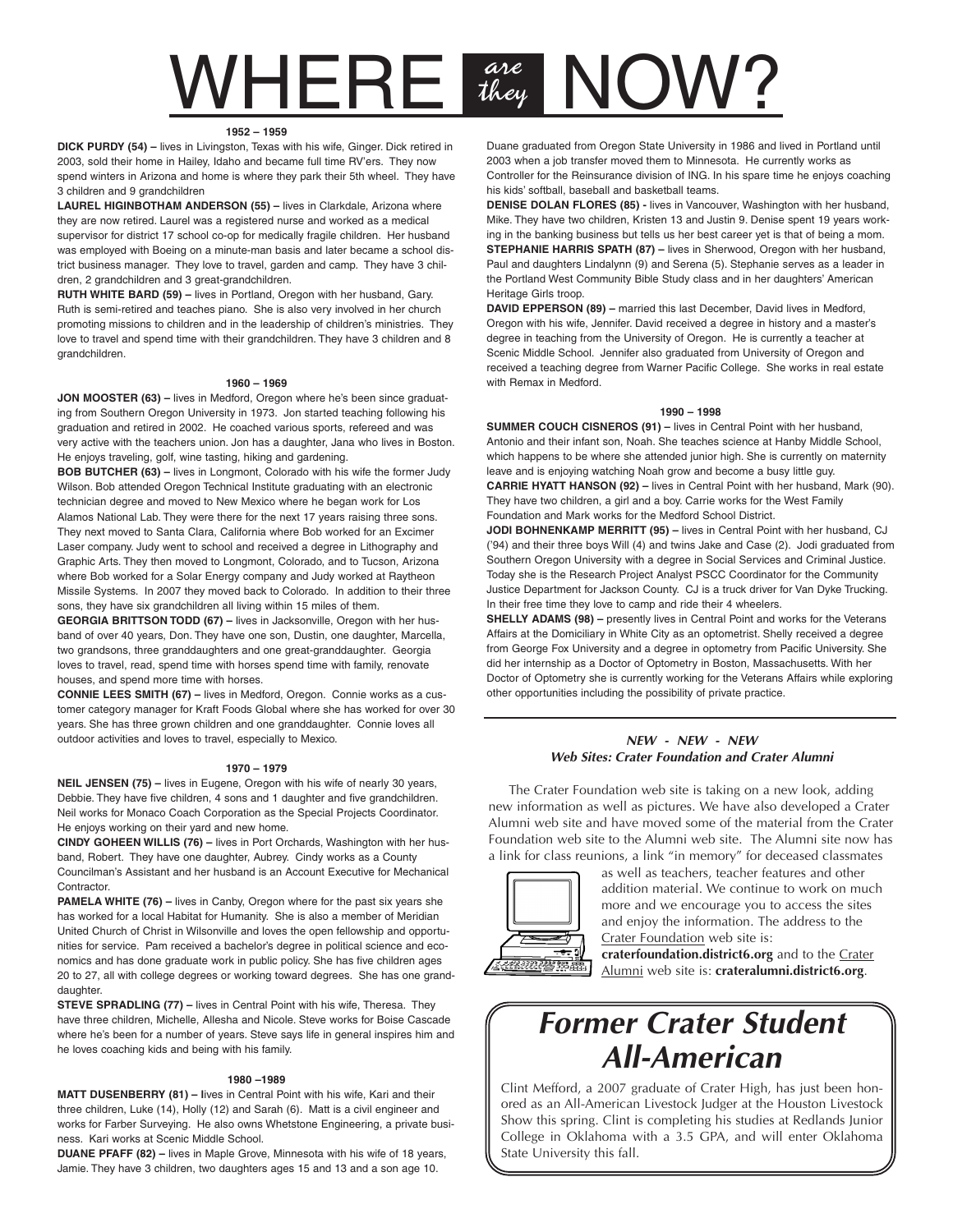### **Four Schools — Six Valedictorians**



The **Crater Alumni Newsletter** is proud to announce the valedictorians for the class of 2009. Representing the Crater Academy of Health and Public Safety are Anya Martinez and Meghan Payne. Anya is the daughter of Patricia Hochhalter, and will be attending Southern Oregon University in the fall majoring in Education. Her memories of Crater include swimming, homecoming and her internship at Fire District # 3. In addition to Anya, Meghan Payne likewise represents CAHPS. Megan is the daughter of Bill & Kathleen Payne; she will enter Oregon State University in the fall. Megan will major in English/Literature. Her time at Crater was enhanced by involvement in band, and she points to Jeanie Camarillo as a teacher who made a difference.

Representing the School of Business are McKensie Crawford and Zach Gregor. McKensie is the daughter of Gene and Shannon Crawford and will attend Oregon State University, where she will major in Pharmacy. Her fondest memories of CHS are football games, School of Business and hanging out with friends. BIS also is proud to announce Zachery Gregor as a Valedictorian. Zach is the son of Tawnia Gregor. Zach will be attending Northwest Christian College in the fall, majoring in Christian Ministries. His memories of CHS include study groups and his Advanced Placement US History class.

The Valedictorian of Crater Academy of Natural Sciences is Ashlee Saling. Ashlee is the daughter of Jim & Melanie Saling. She will be attending College of the Redwoods this fall majoring in Nursing and Spanish. Ashlee holds dear her involvement in volleyball and basketball.

The Valedictorian for the Crater Renaissance Academy is Samantha Reed. Samantha is the daughter of Deborah Dobson and the granddaughter of Katherine Shipe. She will be attending the University of Oregon in the fall majoring in Business Administration. Her memories of Crater are centered on the time with her many friends. The **Crater Alumni Newsletter** is proud of Anya, Megan, McKensie, Zach, Ashlee, Samantha plus all the other graduates of the class of 2009!

As the Alumni Newsletter went to press in March, the Crater boys' basketball team was still involved with state playoff games. The team did advance to the 5A state tournament where they finished 6th with one win and two losses. This was the first time since 1990 that the Crater boys' team advanced to the state tournament.

The Crater Comets' spring athletic season ended with some very impressive accomplishments by our baseball, softball and track teams.

The Crater boys track team finished 3rd in the Southern Sky district meet but qualified a number of boys for the state meet. At the state meet the Crater boys' team finished 2nd only 6 points behind the state champion. Junior Kelly Beck was a state champion in the 400 meter, while the 4x400 meter relay team was also state champions. Senior Zach Elliott place 2nd in both the 1500 and 3000 meter runs.

The Crater girls team finished 1st at the Southern Sky district meet and then proceeded to finish 10th at the state meet. Senior Kayleigh Tyerman finished 1st in the 1500 meter run and 1st in the 3000 meter run. Her time in the 1500 set a new state record by over 10 seconds. The girls 4x400 relay team finished 6th.

For the third consecutive year, the Crater girls' softball team won the state championship title. (**See related article.**)

The boys' baseball team finished the season as the second place team in the Southern Sky Conference and qualified for the state playoffs. They were defeated in the second round by West Albany by the score of 8-3.

The Crater girls' golf team won the Southern Sky Conference and had a chance to compete at the state tourney for third consecutive year.



Once again, the Crater girls' softball team is the **5A STATE CHAMPIONS**. They defeated Glencoe for the **THIRD** consecutive year by a score of 5-2. Glencoe was ranked #1 in state polls for the entire year and came into the championship game with a 28-3 season record. The Comets, with only five returning starters from last year's state championship team, were 19-12 for the season before the final game.

The Crater Comets girls' softball team finished the season as the first place team in the Southern Sky Conference and qualified for the state playoffs. They defeated Summit by a score of 4-2 and then defeated Churchill 6-2 in the second round and advanced to the semi-finals of the state playoffs. They defeated The Dalles-Wahtonka 8-4 to advance to the state championship game

Congratulations to Coach Chris Arnold and his Lady Comets!



**Turn the page for upcoming reunion information!!**